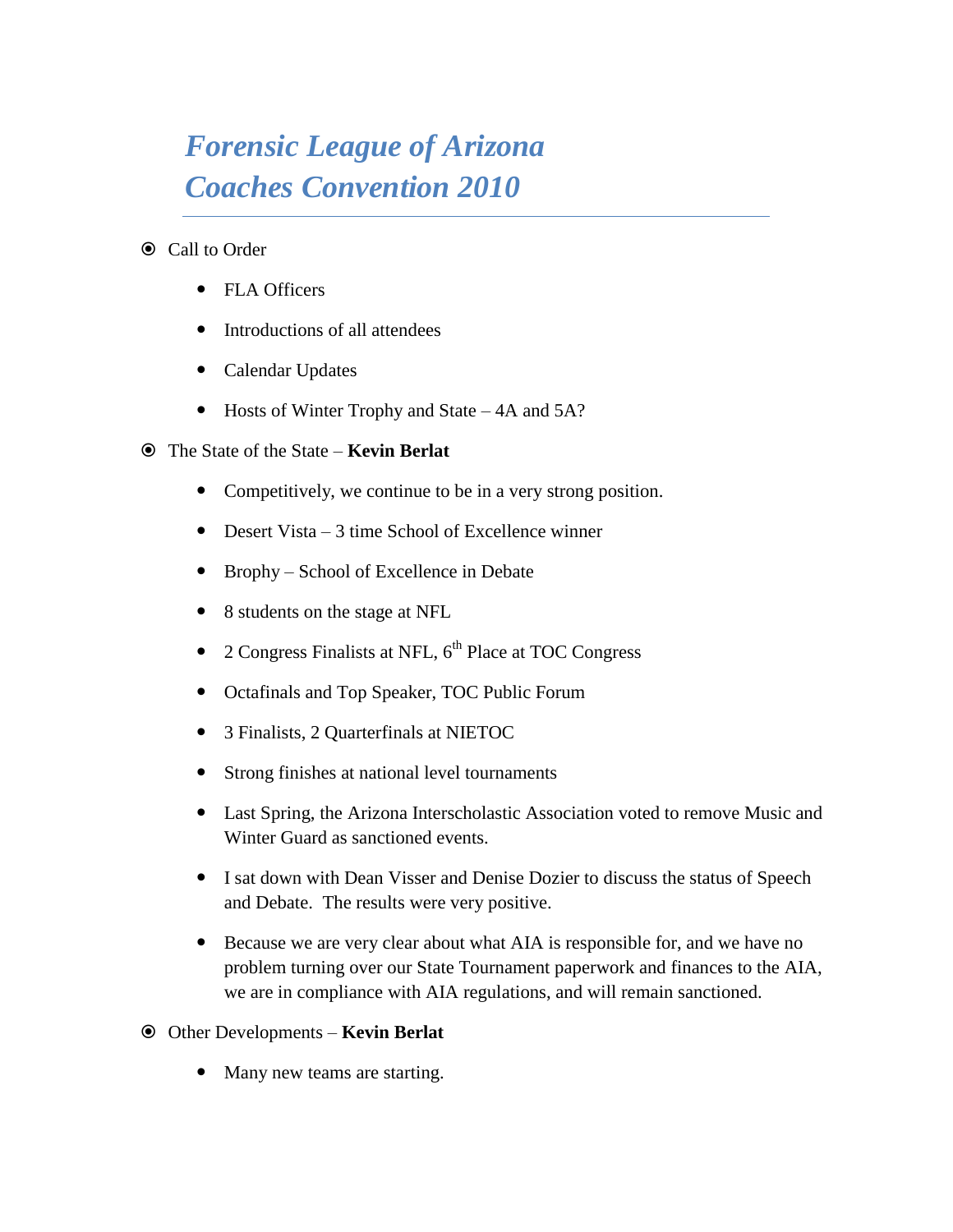- Some schools are restarting teams after a few years of dormancy.
- Districts are funding programs again.
- A letter went out to each principal about the benefits of a Speech and Debate program, and asking each school to consider sponsoring a program.
- What does this mean?
- After a bad year last year, things may be looking up.
- We can't let our guard down **Kevin Berlat**
	- We need each other. We need to advocate for the benefits of Speech and Debate. Dr. Kevin Minch's study *The Value of Speech, Debate, and Theater Activities* from the NFHS is a very valuable resource.
- What can we do? **Kevin Berlat**
	- The AIA requires 6 tournaments to qualify for State. Use this language.
	- Alternative fundraising, such as Simply Functional.
	- AZ Tax Credits Dollar for Dollar credit directed to your team.
	- Outside advocates, such as the "Friends of Forensics" proposal.
	- Let's use each other to advocate. Often the person from outside the district with a fancy title carries more weight than we do.
	- Remember that all teams are valuable, no matter the size.
	- What can we do to reach out within our districts to get more teachers involved?
	- Conference Buddies Veteran coaches mentoring and being a touchstone for the new coaches.
- **●** Resources
	- [www.nflonline.org](http://www.nflonline.org/)
	- Various Debate Evidence sites
		- $\odot$  Victory Briefs
		- West Coast Briefs
		- $\odot$  Debate Central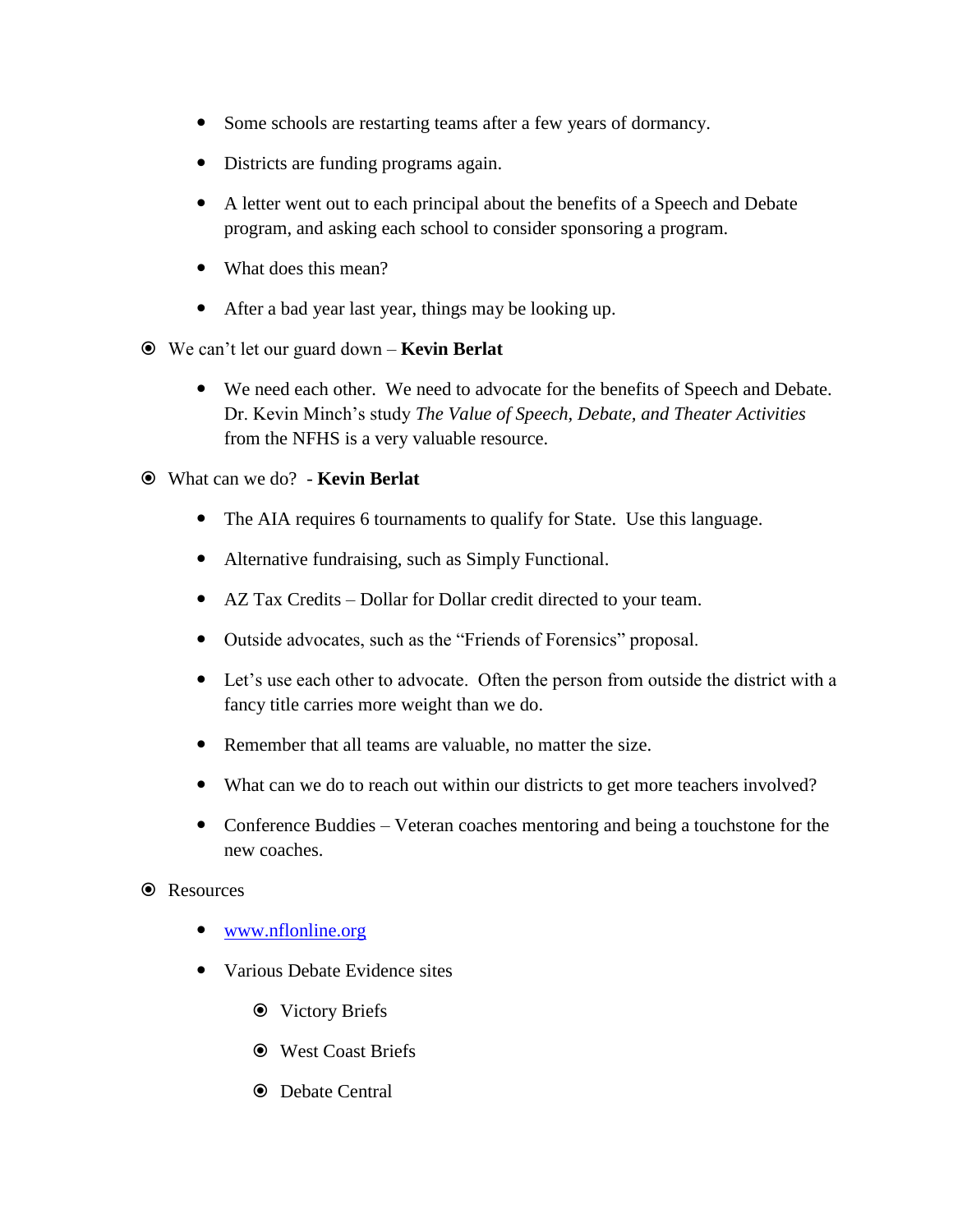- 4n6fanatics.com
- National Debate Coaches Association
- Southwest Speech and Debate Institute July 2011
	- Incredibly successful first year
	- This is a non-profit camp in order to keep the costs low
	- The camp will be adding speech events
	- For more information go to: http://www.southwestdebateinstitute.org/
- $\odot$  Officer Elections
	- Vice President  $-2$  year term  $-$

#### **Elected: Elizabeth Clarke**

• Secretary  $-2$  year term  $-$ 

#### **Elected: Erik Dominguez**

 $\bullet$  Interim Treasurer – 1 year term

### **Election delayed until later in the meeting.**

- Conference Caucus
- Election of new representatives-
	- $\bullet$  3 per conference 2 should have time remaining on their terms elect 1
- Ballots and Trophies for Winter Trophy
	- A volunteer to transport trophies and provide ballots
- Hosts for the FLA and AIA tournaments
- Other concerns for your conference?
- **⊙** Proposals
	- Student Congress Proposal: replace the term Student Congress with the new name of Congressional Debate
		- Rationale: It aligns us with the NFL and TOC.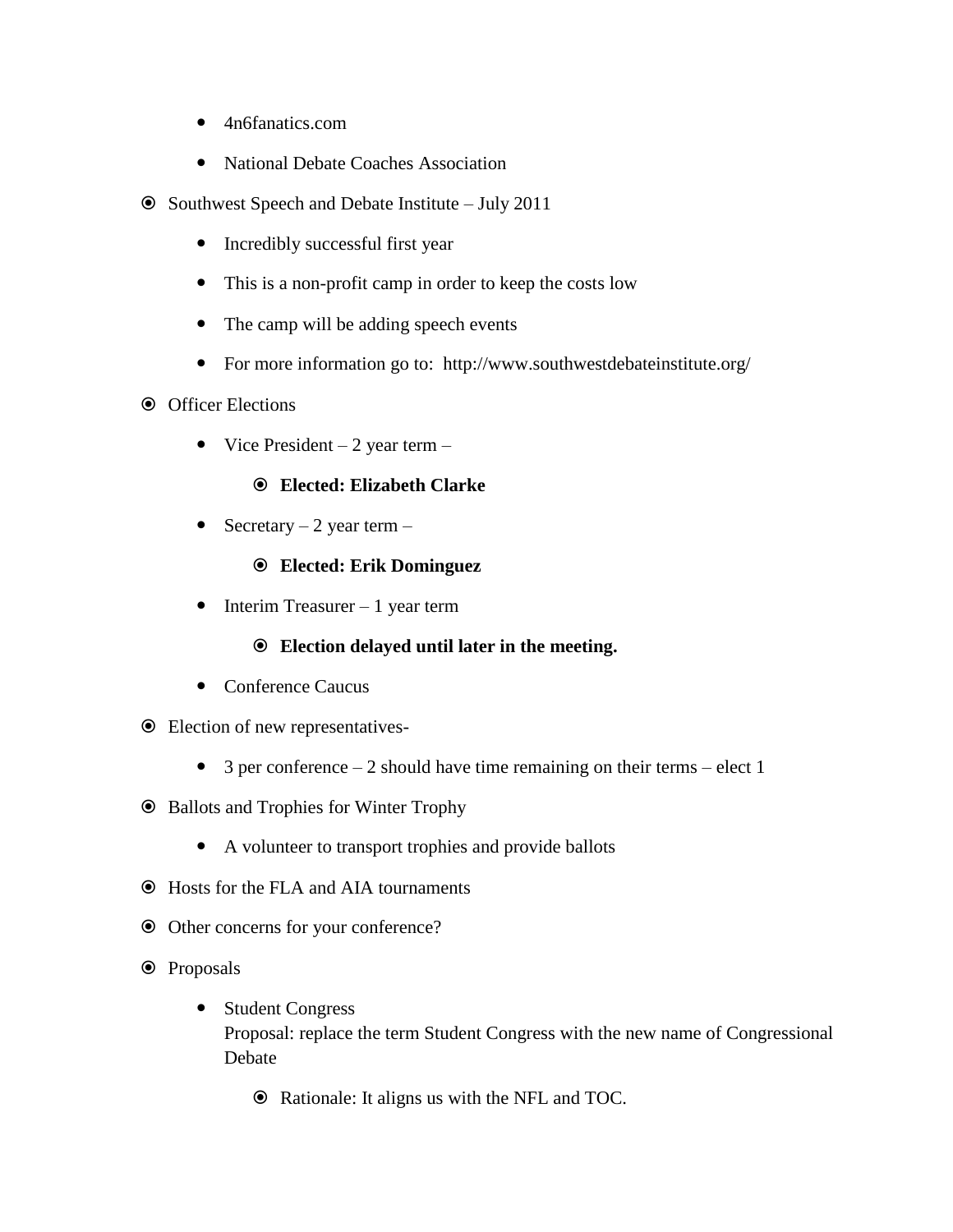- A Proposal for Student Congress Tabulation:
	- Replace the current procedures for the Selection of Superior Members (p. 48 of 53) with the following:
	- Adopt the NFL model of ranking at the end of a session, with a few modifications and simplifications.
	- Rationale: This tabulation method will align us with NFL, TOC, and other major national tournaments. In addition, it is an easier method to tabulate in the time we are given. Also, the results are easier to audit.
	- In addition, a Supersession has been discussed.

| CONGRESSIONAL DEBATE<br>TIME ALLOTTED: N/A                                                                                                                                                                                                                                                                                                                                              |  | [Presenter]               |                 |  |  |
|-----------------------------------------------------------------------------------------------------------------------------------------------------------------------------------------------------------------------------------------------------------------------------------------------------------------------------------------------------------------------------------------|--|---------------------------|-----------------|--|--|
| The proposal would change the name from Student Congress to Congressional                                                                                                                                                                                                                                                                                                               |  |                           |                 |  |  |
| <b>DISCUSSION</b><br>Debate and would change a few of the procedures.                                                                                                                                                                                                                                                                                                                   |  |                           |                 |  |  |
| This is a good move because it will align us with what the National Forensic League is doing<br>$\bullet$<br>There will be a greater need for more congress officials.<br>In a large Congress tournament, it should be fine, but smaller tournaments may struggle.<br>A Congress Supersession were also considered and discussed.<br>A strong parlimintarina is needed for these rules. |  |                           |                 |  |  |
|                                                                                                                                                                                                                                                                                                                                                                                         |  |                           |                 |  |  |
| 1-3A, 4A, and 5A all Approve<br><b>CONCLUSIONS</b>                                                                                                                                                                                                                                                                                                                                      |  |                           |                 |  |  |
|                                                                                                                                                                                                                                                                                                                                                                                         |  |                           |                 |  |  |
|                                                                                                                                                                                                                                                                                                                                                                                         |  |                           |                 |  |  |
| <b>ACTION ITEMS</b>                                                                                                                                                                                                                                                                                                                                                                     |  | <b>PERSON RESPONSIBLE</b> | <b>DEADLINE</b> |  |  |
|                                                                                                                                                                                                                                                                                                                                                                                         |  |                           |                 |  |  |
|                                                                                                                                                                                                                                                                                                                                                                                         |  |                           |                 |  |  |
|                                                                                                                                                                                                                                                                                                                                                                                         |  |                           |                 |  |  |

- $\odot$  Independent Judge Pool
	- FLA will take over the job of recruiting independent judges through newspaper ads and other means.
	- Teams that are short judges (or who can't judge due to numbers) will pay the tournament director a judge fee. The tournament director will pay the FLA. The FLA will pay the independent judges.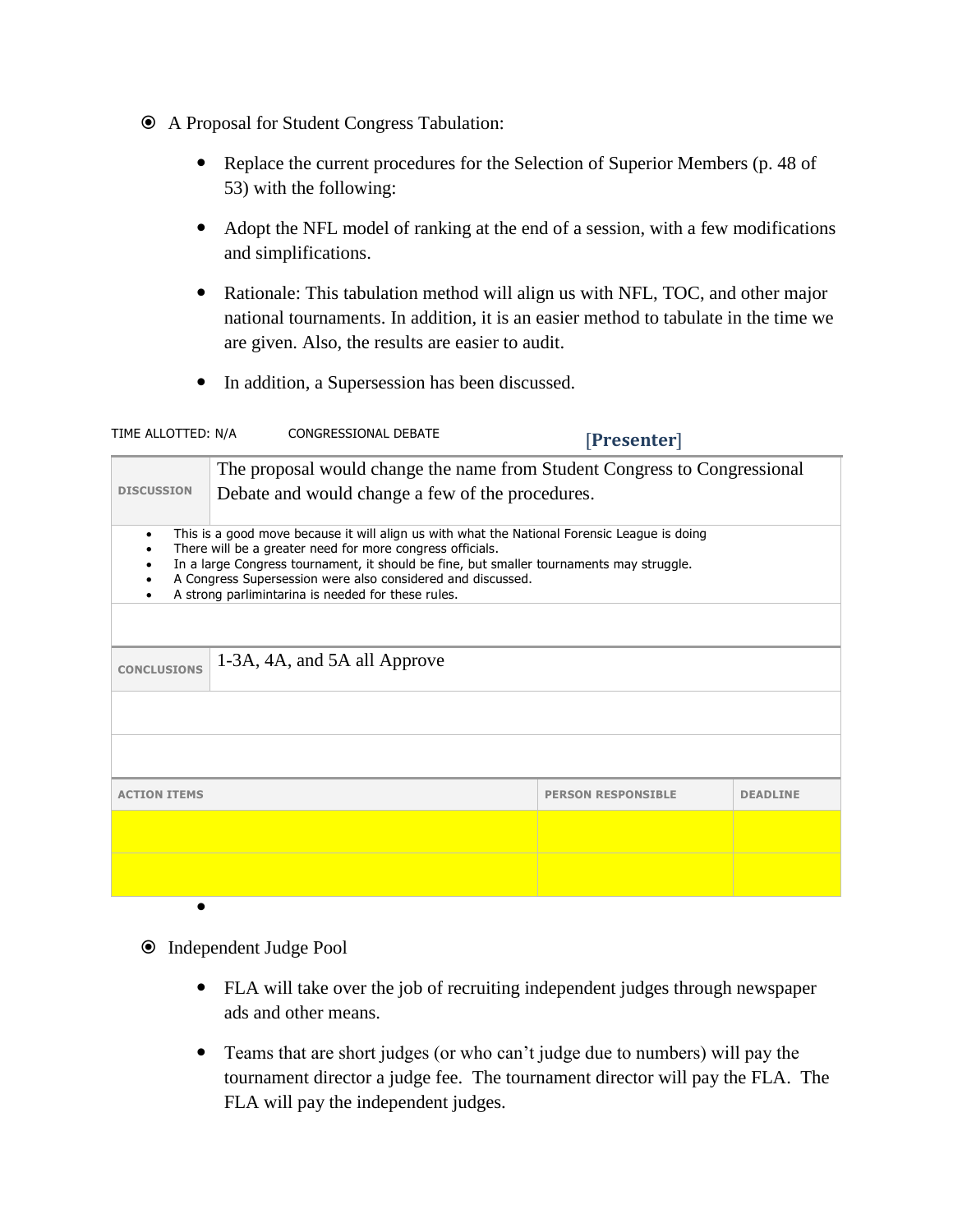| TIME ALLOTED: N/A                                                                                                                              | <b>JUDGE POOL</b>                                                     | Brian gruman                                                                                                                                                |  |  |
|------------------------------------------------------------------------------------------------------------------------------------------------|-----------------------------------------------------------------------|-------------------------------------------------------------------------------------------------------------------------------------------------------------|--|--|
| <b>DISCUSSION</b>                                                                                                                              | pool in order to help facilitate those tournaments as well as others. | There is a need for greater number of judges, specifically at the 5A Winter<br>Trophy and State tournaments. The proposal is to gather an independent judge |  |  |
| Concerns ranged from the following:                                                                                                            |                                                                       |                                                                                                                                                             |  |  |
| Ability to recruit, train judges.<br>٠                                                                                                         |                                                                       |                                                                                                                                                             |  |  |
| Ability to adequately pay judges – there would need to be a strong treasurer in order to<br>$\bullet$<br>work with the paperwork and invoices. |                                                                       |                                                                                                                                                             |  |  |
| Ability to screen judges - how do we know who is going to be judging our students.<br>$\bullet$                                                |                                                                       |                                                                                                                                                             |  |  |
|                                                                                                                                                | provide judges, not the responsibility of the individual teams.       | We have been spoiled in Arizona – usually it is the tournament host responsibility to                                                                       |  |  |
| $\bullet$<br>$\cdots$ $\cdots$                                                                                                                 | fulfilling the responsibilities in bringing judges.                   | It is important to not get down on teams because their judges can't be used. They are                                                                       |  |  |

Possible Solutions

- "Shared" judging pool judges from 4A judge  $@$  5A and vice versa
- Promotion in community resources such as Kiwanas, Roatary, Toastmasters
- Possible website for judges to be able to register themselves as available and independent so that teams can "hire out" their commitments.
- Schools with bigger entries are encouraged to bring more community judges.

FLA will be responsible for the promotion of judge recruitment from the community. FLA will advertise for community service involvement and then

**CONCLUSIONS** work out a system where teams can use those independent judges for tournaments.

1-3A: Recommends the passing, but wants to work out the mechanics

4A: Recommends the passing, but wants to work out the mechanics

5A: Recommends that FLA/AIA promote judge recruitment and put one individual person in charge of organizing the independent judge pool.

| <b>ACTION ITEMS</b>                                 | <b>PERSON RESPONSIBLE</b> | <b>DEADLINE</b> |
|-----------------------------------------------------|---------------------------|-----------------|
| FLA will begin to promote community involvement.    |                           |                 |
| FLA will develop a system of independent judge use. |                           |                 |

Policy Debate procedures (the PCDS rules)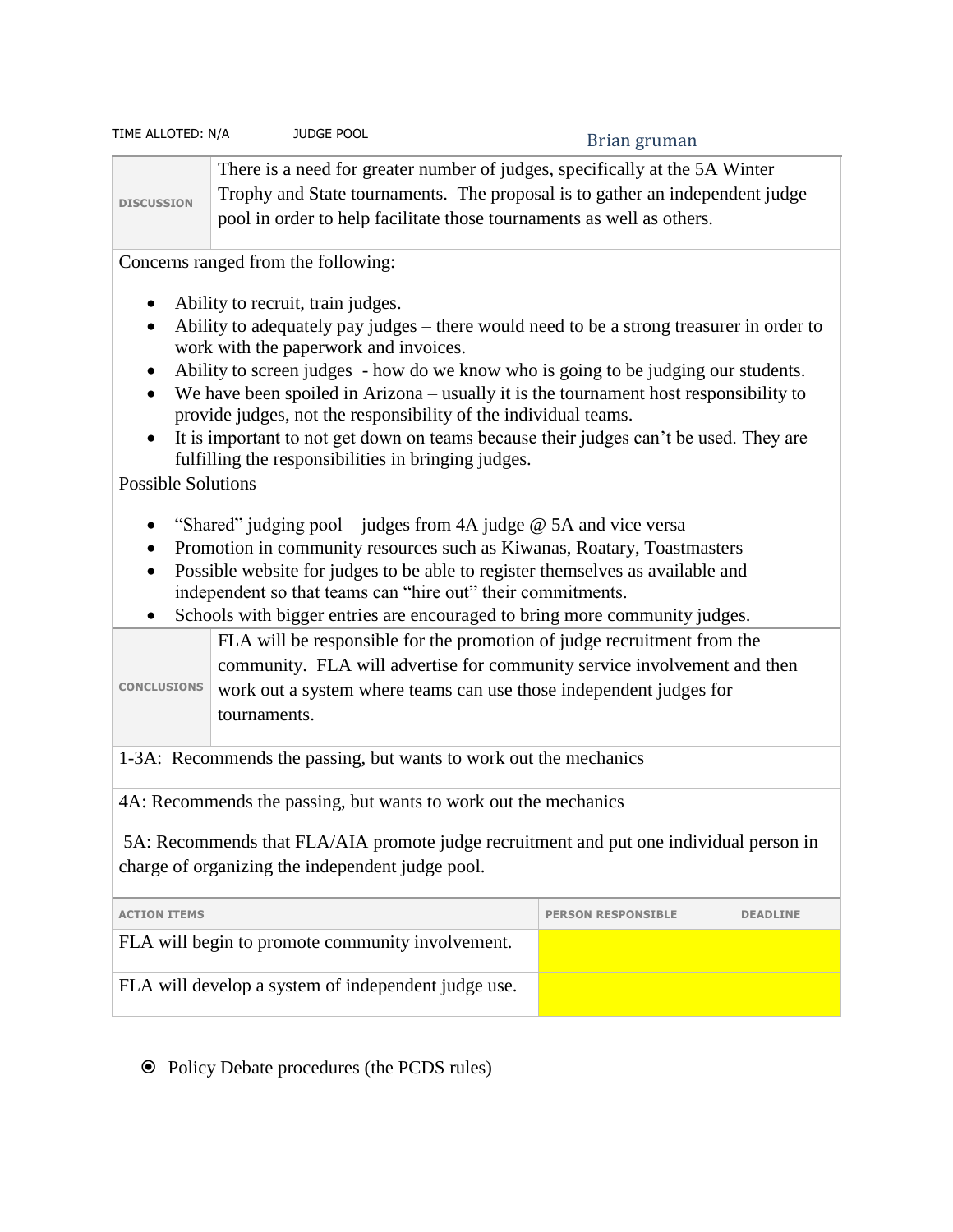1) Upon arrival of one member of each team in the assigned room, the affirmative will give the negative their plan text. At the same time, a timer will be started. If the neg is not ready to start the round after 8 minutes, their prep time shall start running. Disclosure over and above plan text is optional, however it is suggested that at least the nature of advantages (policy or kritikal) be disclosed.

2. When the judge is present in the room s/he will start a timer. After 10 minutes, any team that is not present (both members) will have their prep time run.

| TIME ALLOTED: N/A                                                                                                                                                                                                                                                                                                                                                                                                                                                                                                                                                                                                                                                                                                         |                                                                             | ADOPTING "PCDS" RULES TO POLICY<br>TOURNAMENTS                                | [Presenter]         |  |
|---------------------------------------------------------------------------------------------------------------------------------------------------------------------------------------------------------------------------------------------------------------------------------------------------------------------------------------------------------------------------------------------------------------------------------------------------------------------------------------------------------------------------------------------------------------------------------------------------------------------------------------------------------------------------------------------------------------------------|-----------------------------------------------------------------------------|-------------------------------------------------------------------------------|---------------------|--|
| <b>DISCUSSION</b><br>run on time.                                                                                                                                                                                                                                                                                                                                                                                                                                                                                                                                                                                                                                                                                         |                                                                             | The proposal is to adopt "PCDS" rules for policy. This would help tournaments |                     |  |
|                                                                                                                                                                                                                                                                                                                                                                                                                                                                                                                                                                                                                                                                                                                           |                                                                             | Concerns ranged from the following:                                           |                     |  |
| This is idea if round one starts on time. However, there are too many allowances for<br>add/drops in a tournament.<br>Power matching greatly influences this rule. "Lag power" matching was said to not be<br>$\bullet$<br>effective in terms of pairings, but does speed up the tournament.<br>It is difficult NOT to allow for allowances in late teams because in a 3 round<br>$\bullet$<br>tournament, a lot of teams could get byes.<br>Disclosure of plan text should not be mandated; this is a specific debate strategy when<br>bringing out a new affirmative plan.<br>One option is to have students run the ballots during oral critiques in order to help<br>$\bullet$<br>facilitate the process and pairing. |                                                                             |                                                                               |                     |  |
| <b>CONCLUSIONS</b>                                                                                                                                                                                                                                                                                                                                                                                                                                                                                                                                                                                                                                                                                                        |                                                                             |                                                                               |                     |  |
|                                                                                                                                                                                                                                                                                                                                                                                                                                                                                                                                                                                                                                                                                                                           | 1-3: Passed<br>4A: Passed, but had concerns about disclosing the plan text. |                                                                               |                     |  |
| 5A: Accepted friendly amendment added in order make modifications and take proposals<br>throughout the year.                                                                                                                                                                                                                                                                                                                                                                                                                                                                                                                                                                                                              |                                                                             |                                                                               |                     |  |
| <b>ACTION ITEMS</b>                                                                                                                                                                                                                                                                                                                                                                                                                                                                                                                                                                                                                                                                                                       |                                                                             | <b>PERSON RESPONSIBLE</b>                                                     | <b>DEADLINE</b>     |  |
| Tournament Hosts Attempt PCDS rules and report to<br>committee                                                                                                                                                                                                                                                                                                                                                                                                                                                                                                                                                                                                                                                            |                                                                             | <b>Tournament Hosts</b>                                                       | Post-<br>Tournament |  |
| FLA/AIA Gathers Data to make a final decision                                                                                                                                                                                                                                                                                                                                                                                                                                                                                                                                                                                                                                                                             |                                                                             |                                                                               |                     |  |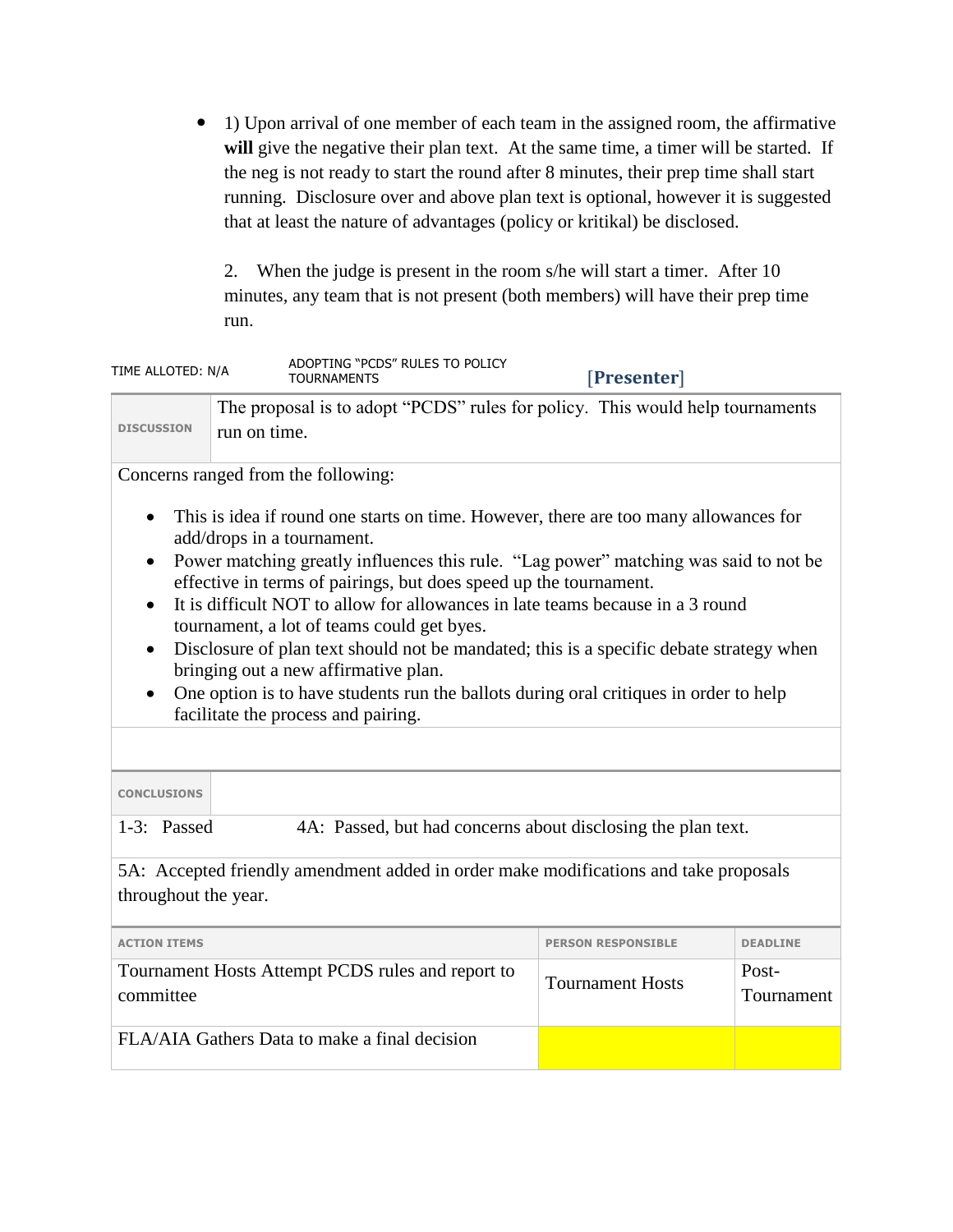#### Small Entry In an Event Sweepstakes

| STATE SWEEPSTAKES POINTS FOR LIMITED<br>TIME ALLOTTED: N/A<br><b>FNTRY</b>                                                                                                                                                                                                                                                                                                                                                                                                                                                                                                                                                                                           |                                                                       |                                    |                           |  |
|----------------------------------------------------------------------------------------------------------------------------------------------------------------------------------------------------------------------------------------------------------------------------------------------------------------------------------------------------------------------------------------------------------------------------------------------------------------------------------------------------------------------------------------------------------------------------------------------------------------------------------------------------------------------|-----------------------------------------------------------------------|------------------------------------|---------------------------|--|
| The proposal recommends that if there is only one school represented in an event,                                                                                                                                                                                                                                                                                                                                                                                                                                                                                                                                                                                    |                                                                       |                                    |                           |  |
|                                                                                                                                                                                                                                                                                                                                                                                                                                                                                                                                                                                                                                                                      | the event will be canceled and no sweepstakes points will be awarded. |                                    |                           |  |
| <b>DISCUSSION</b>                                                                                                                                                                                                                                                                                                                                                                                                                                                                                                                                                                                                                                                    | IF there are two schools $-$ it will be a 2 out of 3 match            |                                    |                           |  |
|                                                                                                                                                                                                                                                                                                                                                                                                                                                                                                                                                                                                                                                                      |                                                                       | 3-5 schools will be a round robin. |                           |  |
| Students work very hard all year long in a particular event (policy debate) To not be rewarded points because<br>$\bullet$<br>they the only team is beyond their control.<br>Policy debate needs to be encouraged in our community and this hurts.<br>٠<br>A possible solution is to have a showcase of the event instead of actual rounds.<br>Other teams should not be penalized for not bringing teams in an event $-$ in other words $-$ policy debate<br>$\bullet$<br>sweepstakes is a lot of sweepstakes and if a champion is named just because the team showed up, that<br>significantly impacts the overall school sweepstakes award.<br><b>CONCLUSIONS</b> |                                                                       |                                    |                           |  |
|                                                                                                                                                                                                                                                                                                                                                                                                                                                                                                                                                                                                                                                                      | 4A: Recommends<br>1-3A: Recommends                                    |                                    |                           |  |
|                                                                                                                                                                                                                                                                                                                                                                                                                                                                                                                                                                                                                                                                      |                                                                       |                                    |                           |  |
| 5A: Does not recommend.                                                                                                                                                                                                                                                                                                                                                                                                                                                                                                                                                                                                                                              |                                                                       |                                    |                           |  |
| <b>ACTION ITEMS</b>                                                                                                                                                                                                                                                                                                                                                                                                                                                                                                                                                                                                                                                  |                                                                       |                                    | <b>PERSON RESPONSIBLE</b> |  |
|                                                                                                                                                                                                                                                                                                                                                                                                                                                                                                                                                                                                                                                                      |                                                                       |                                    |                           |  |
|                                                                                                                                                                                                                                                                                                                                                                                                                                                                                                                                                                                                                                                                      |                                                                       |                                    |                           |  |
|                                                                                                                                                                                                                                                                                                                                                                                                                                                                                                                                                                                                                                                                      |                                                                       |                                    |                           |  |

- FLA Hall of Fame Amend the FLA Constitution
- *"Each year at the FLA Coaches Convention, each conference caucus shall discuss and, when appropriate, nominate potential members to the Speech & Debate Hall of Fame. Qualifications for nomination may include, but are not limited to:*
	- *Years of service in coaching Arizona Speech & Debate*
	- *Leadership in a consistently successful program*
	- *Leadership within the Speech & Debate community*
	- *Successful growth in size and/or competition of a program over time*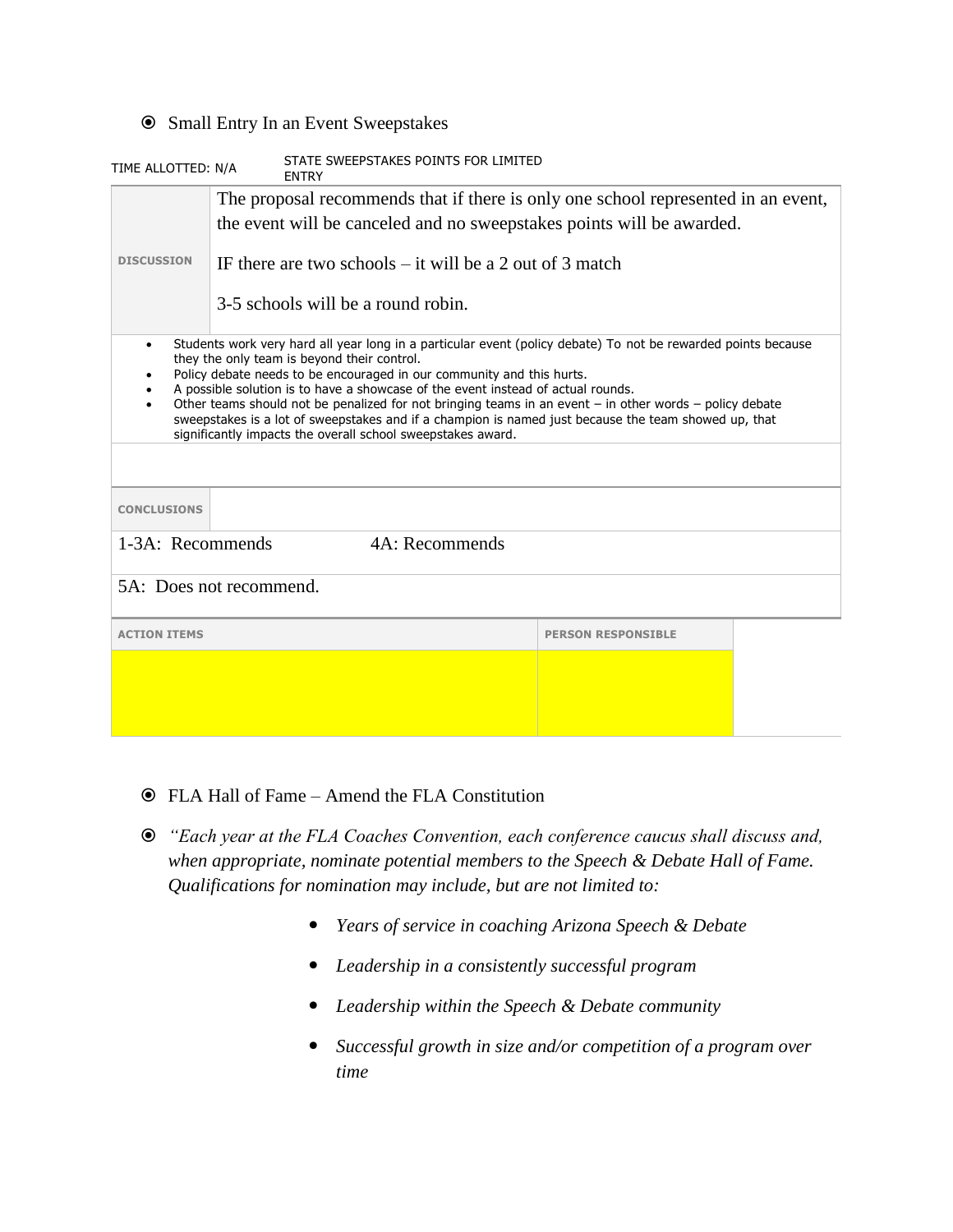- *Promotion of the value of Arizona Speech & Debate in the community at large.*
- *Nominations are to be presented to the body at large at the Convention for a vote to recommend inclusion of those coaches in the FLA/AIA Coaches Hall of Fame. Recommendations of the convention are to be reviewed at the next meeting of the AIA Speech & Debate Advisory Committee. Announcement and award shall be presented at the following Winter Trophy tournament at the appropriate Conference level/at all conference levels."*

|                     | TIME ALLOTTED: N/A AIA HALL OF FAME | [Presenter]               |                 |
|---------------------|-------------------------------------|---------------------------|-----------------|
| <b>DISCUSSION</b>   | No discussion Items                 |                           |                 |
|                     |                                     |                           |                 |
|                     |                                     |                           |                 |
| <b>CONCLUSIONS</b>  | 1-3A, 4A, and 5A all approved.      |                           |                 |
|                     |                                     |                           |                 |
| <b>ACTION ITEMS</b> |                                     | <b>PERSON RESPONSIBLE</b> | <b>DEADLINE</b> |
|                     |                                     |                           |                 |
|                     |                                     |                           |                 |

- 2010 Hall of Fame Nominees
	- Meg Howell Mt. View High School
	- Barbara Williams Buena High School
	- Sue Norris Flagstaff High School
	- Lynn Stewart Cactus Shadows and Sandra Day O'Connor High Schools
	- Sarah Smithson Winslow High School
	- Ann Stehr Westwood High School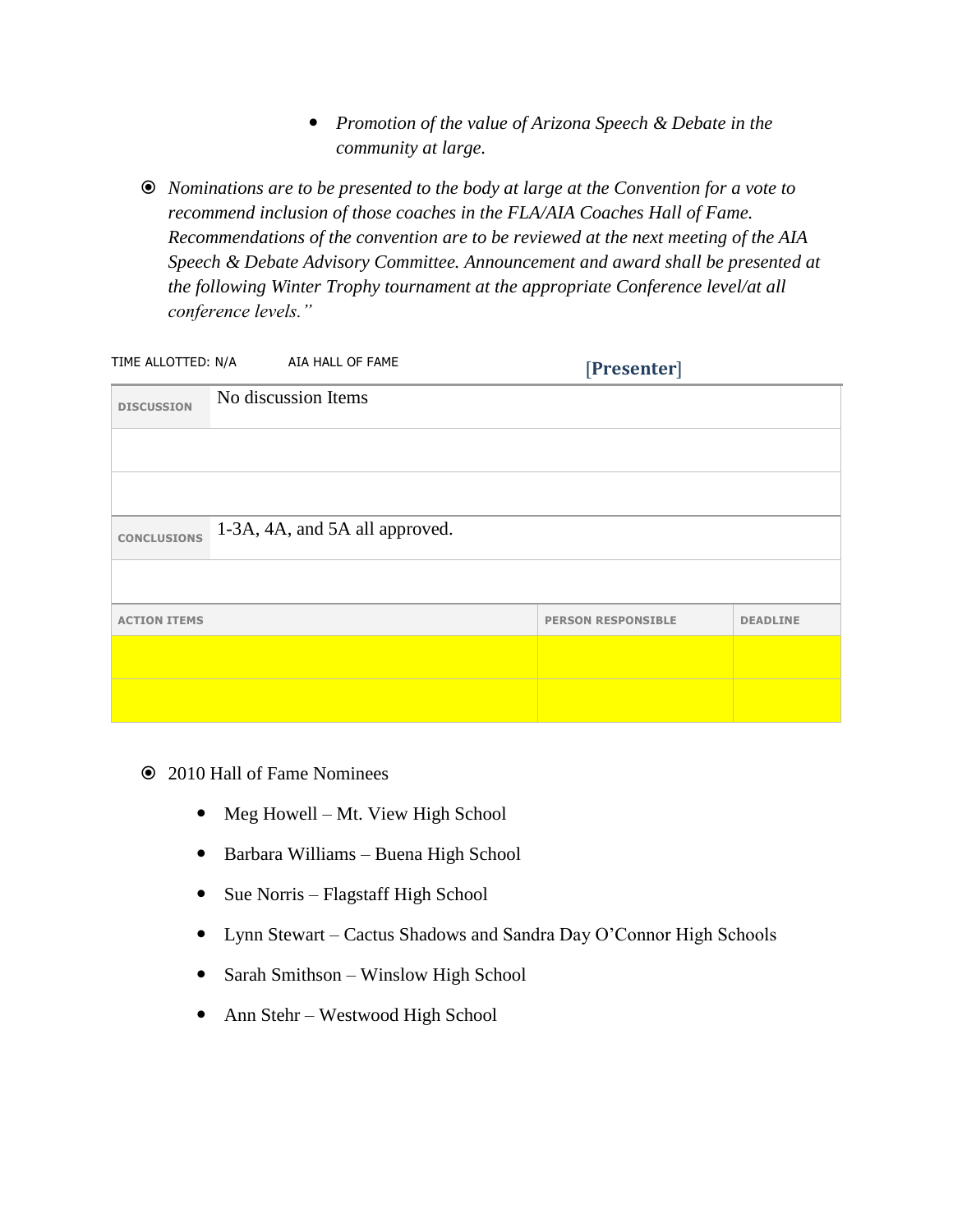### *Forensic League of Arizona Business*

- Treasurer's report there is currently no treasurers report as we don't currently have a treasurer.
	- Treasurer Election
	- Ronda McWhorter from Barry Goldwater High School is elected Treasurer for 1 year interim term.
- **O** FLA Business
- Markert Scholarship
	- Named for Ed Markert of Tucson High School. After his passing, the FLA endowed a scholarship for the AIA State Champions
	- We must reauthorize the scholarship each year.
	- Last year, we authorized it for \$100
- Joy of Tournaments
	- JOT provides the software to run the tournaments and the website to register for the tournaments.
	- We must authorize payment to Brent Hinkle for the Winter Trophy tournaments and the Convention registration.
	- The cost for the FLA is currently  $$600-750$  for the convention and Winter Trophy
- Coaches Hall of Fame Beth Clarke and Susan Seep
	- The proposal is a Constitutional Amendment.
		- Current elected members:
			- Jim Fountain
			- Mel Olson
			- Terri Fields
			- Diana Krauss
- FLA Welcome Tournament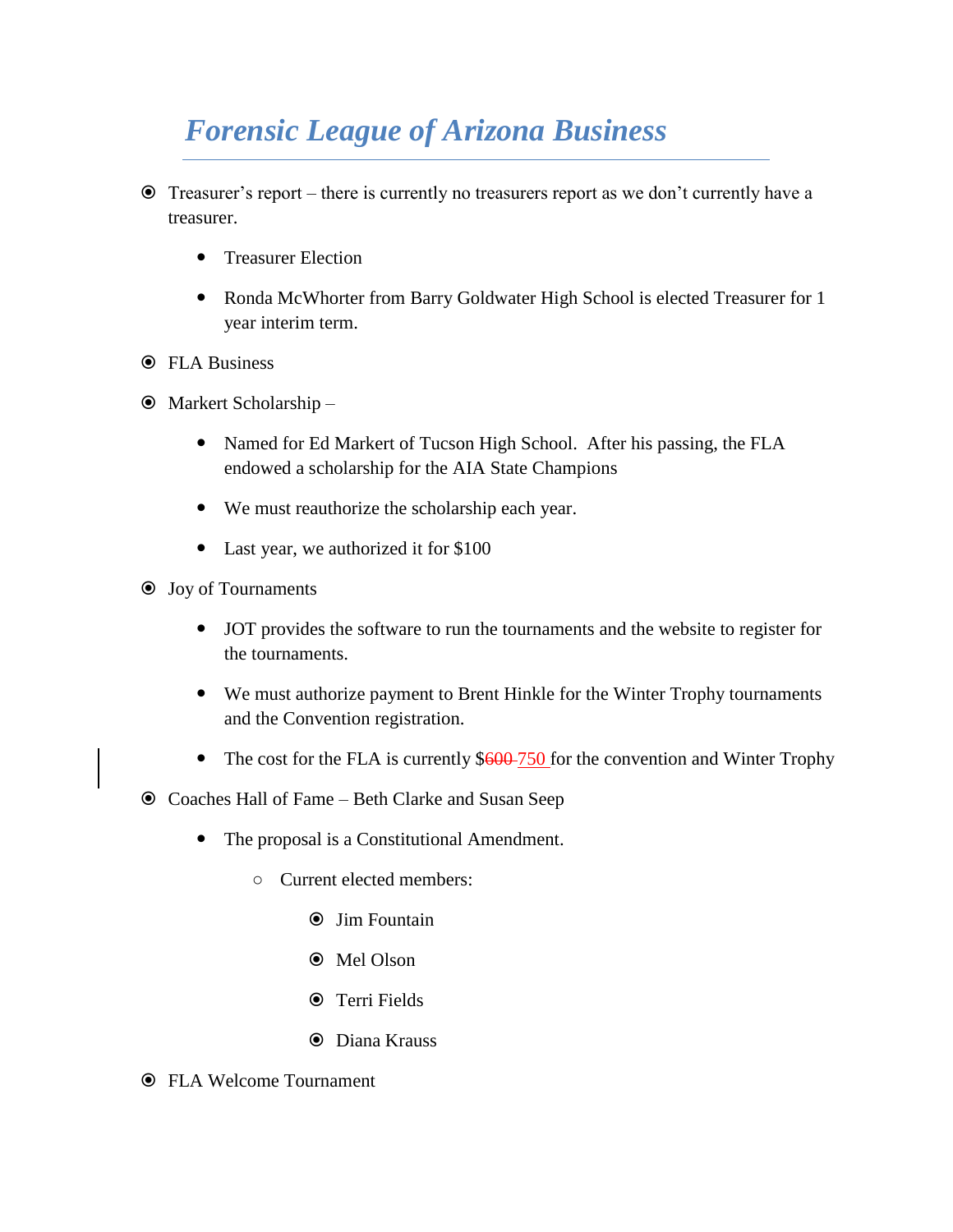- Horizon High School
	- This is a great way to get new students, coaches, and judges involved in the activity. The schedule and guidelines are posted [www.joyoftournaments.com/az](http://www.joyoftournaments.com/az)
- By a vote of the FLA/AIA Executive Board, Winter Trophy 2010 will feature Radio Broadcasting instead of Storytelling. Each year, the board will choose an event as our experimental event. Storytelling may return in the rotation.
- Invitationals may still hold Storytelling if they wish, but we encourage them to sponsor Radio Broadcasting.
- Conference Reports
	- Election Reports
	- Volunteers for Ballots and Trophies
	- Conference Concerns
	- Voting on proposals before the FLA Convention
	- FLA Winter Trophy
		- 1-3A Winslow High School
		- 4A Copper Canyon High School
		- 5A Mesquite High School
- AIA State Speech and Debate
	- State Tournament Sites
		- 1-3A River Valley High School
		- $\circ$  4A Thunderbird
		- $O$  5A TBA
- National Federation of High Schools
	- $\bullet$  \$20 membership liability insurance and access to materials and resources nfhs.org
	- Starting this year, all booklets, ballots, and other materials will be available online with your membership.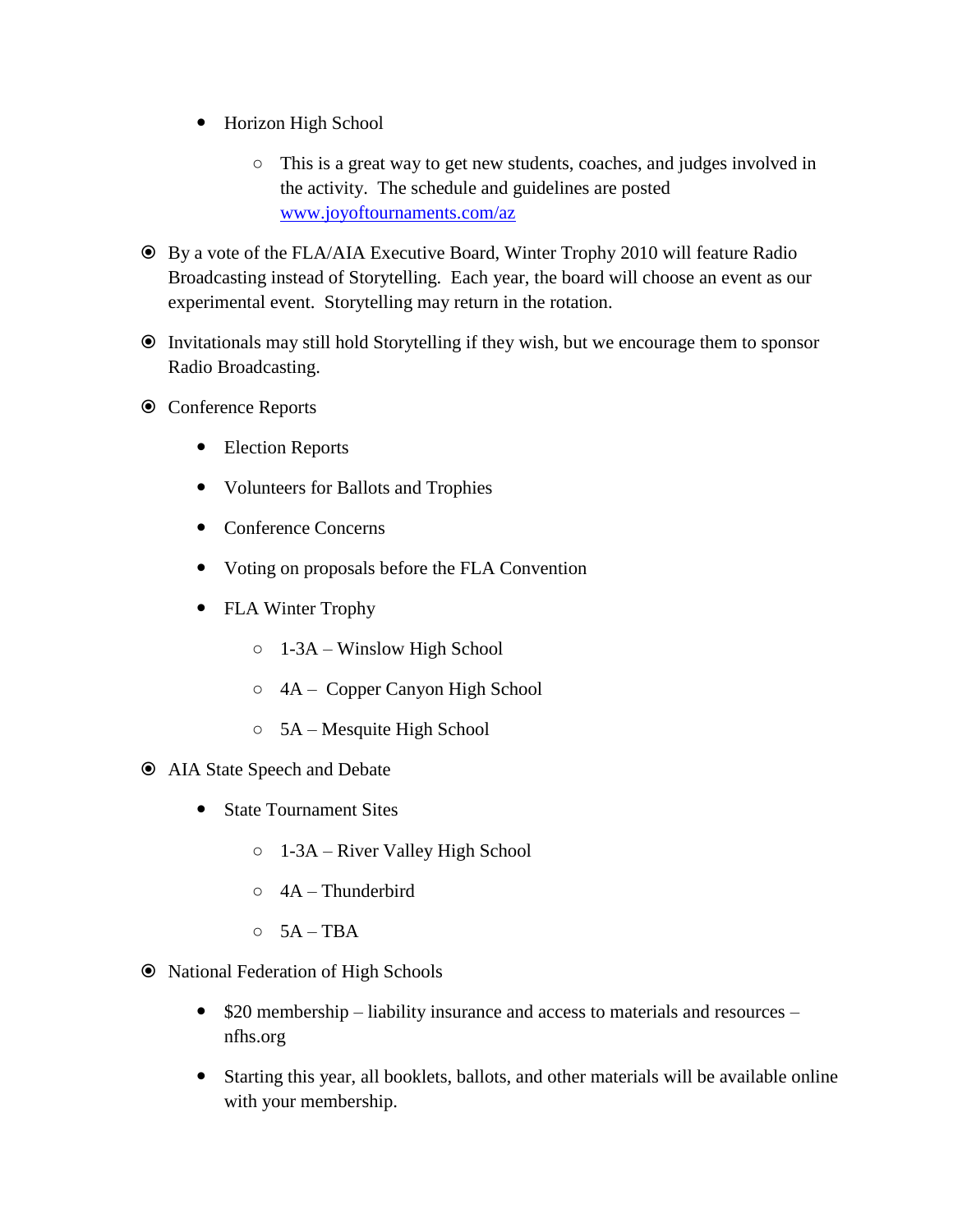- NFHS Directors' and Committee meeting Sept. 21-23, Indianapolis, IN
	- Presentations on Speech, Debate, and Theater
	- Congressional Debate
	- Technology in Forensic Events, Emergency Plans, Dealing with Funding Crises, and other topics will be discussed.
- Speech, Debate, and Theater Educator of the Year
	- Awarded to one coach from each state.
	- Criteria are success, leadership, and overall effectiveness with students
	- Erik Dominguez 2009 Section Winner He has been nominated for the Citation Award.
	- 2005 NFHS Citation Award James D. Fountain
	- We are open for Nominations…
- AIA State Tournament Handbook Changes
	- Student Congress Committees to determine the Agenda of Legislation were added to the State Tournament
	- Student Congress Points were adjusted to a range of 0-8.
	- Public Forum Final Focus was lengthened to 2 minutes
	- Interp Observers are allowed to leave the room without penalty if they are offended by the material being performed.
	- Extemporaneous Speaking
		- 1—There is no use of power plugs in the Extemp Prep Room allowed at all, at any time. The only power for a computer inside the Prep Room is to be from batteries.
		- 2-- No connectivity from students' computers of any kind is allowed inside the Extemp Prep Room. For example: no internet, no IM'ing, no outside servers, no cell phone tethers, etc.
		- 3-- Students cannot use a computer to prepare speeches. They can use the computers to search and read, but cannot write speeches or organize their thoughts on the computers.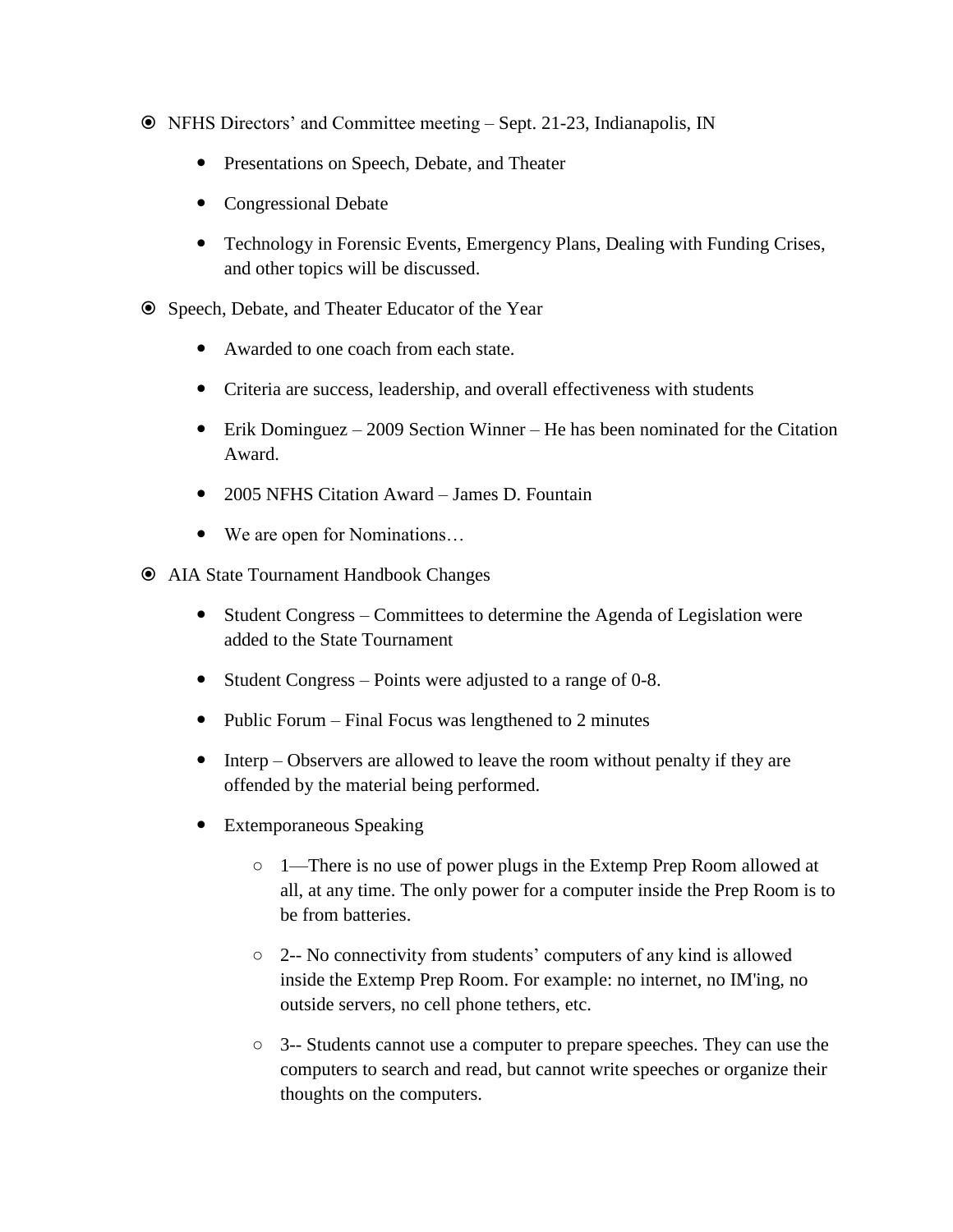- 4-- Students are prohibited from accessing outlines and speeches on the computer prepared prior to their draw time.
- 5-- Any student using a computer must be prepared to show prep room or tournament staff what they are accessing at any time. Any student not providing tournament staff with the information they request may be disqualified.
- AIA State Speech and Debate
- 6-- There will be several extra Extemp Prep Room monitors. Students should be aware that they are subject to extensive monitoring of their computer use.
- 7-- Students cannot access audio, video, or other multi-media files during preparation time.
- 8-- Students cannot use their computers from the time they leave the Extemp Prep Room until they have completed their speech. Students may take their computers with them to their competition room, or to lunch, but cannot use the computers outside the Prep Room until after their speech is completed. Any student using the computer in the hallways or classrooms prior to their speech may be disqualified.
- 9-- AIA may put stickers and/or tape on computers to ensure they are not opened or used, or to ensure appropriate owners take their own machines.
- 10-- AIA does not assume any liability for the computers. Students are welcome to use Kensington Locks or other such devices to secure their computers in the Prep Room. Students, Parents, and Coaches should be aware that the students are bringing and using the computers at their own risk. The AIA is not responsible for lost, stolen, or broken computers.
- **☉** Scholarship Activity Awards
	- Given by the AIA to students who earn a certain GPA and compete in AIA sanctioned activities.
	- Information is available through your athletic directors.
	- We have had minimal participation in this program could be good publicity for your team.
- Based upon your votes, Arizona's choice for the 2011-2012 Debate topic is: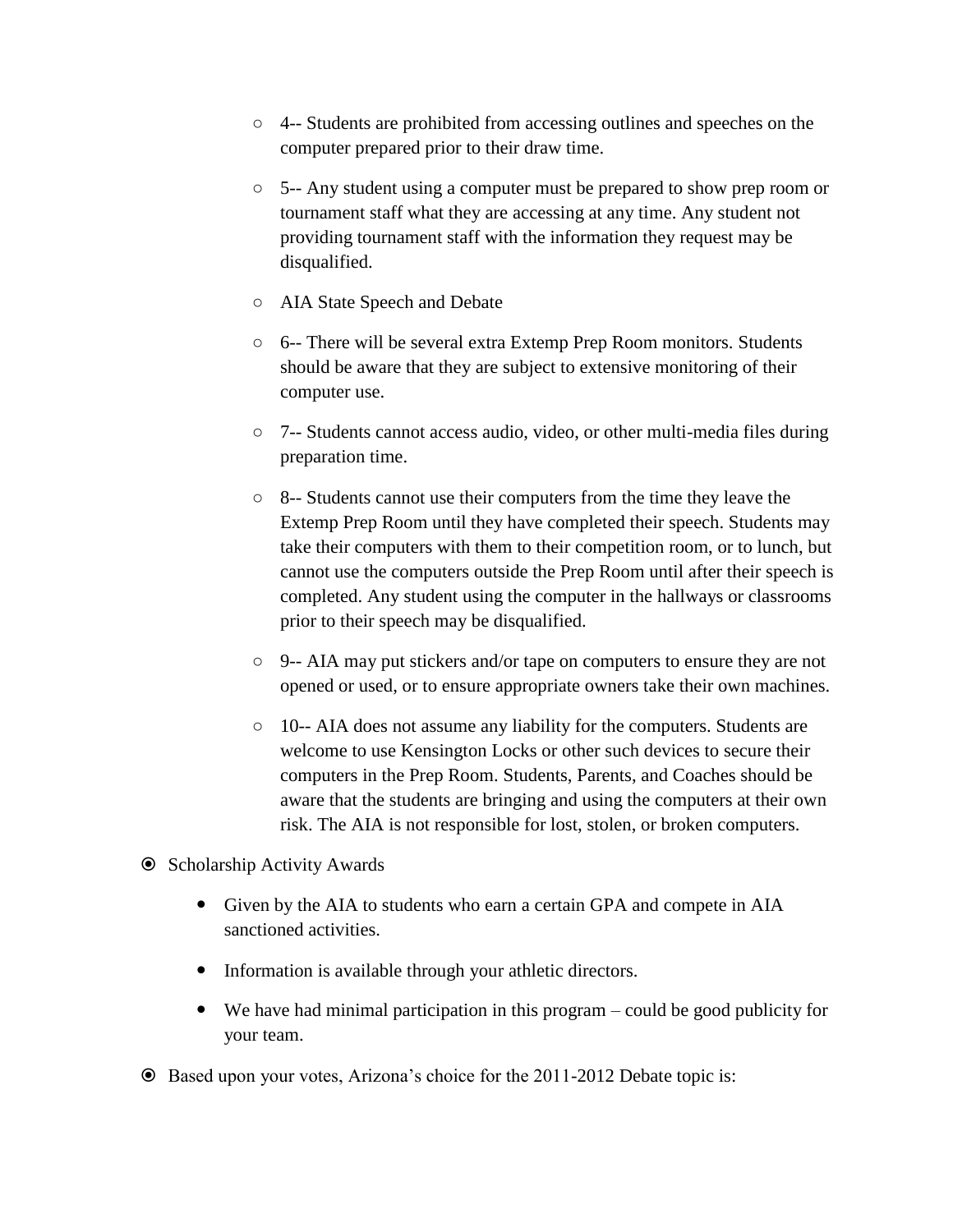- Cyber Security!
- The final ballot will be delivered at Winter Trophy. Watch out for it, and vote.
- AIA Meeting Schedule
	- September 29
	- January 26
	- March 9 Tournament Director Meeting
	- April 13
	- Submit proposals to the chair 2 weeks in advance so that they can be included in the agenda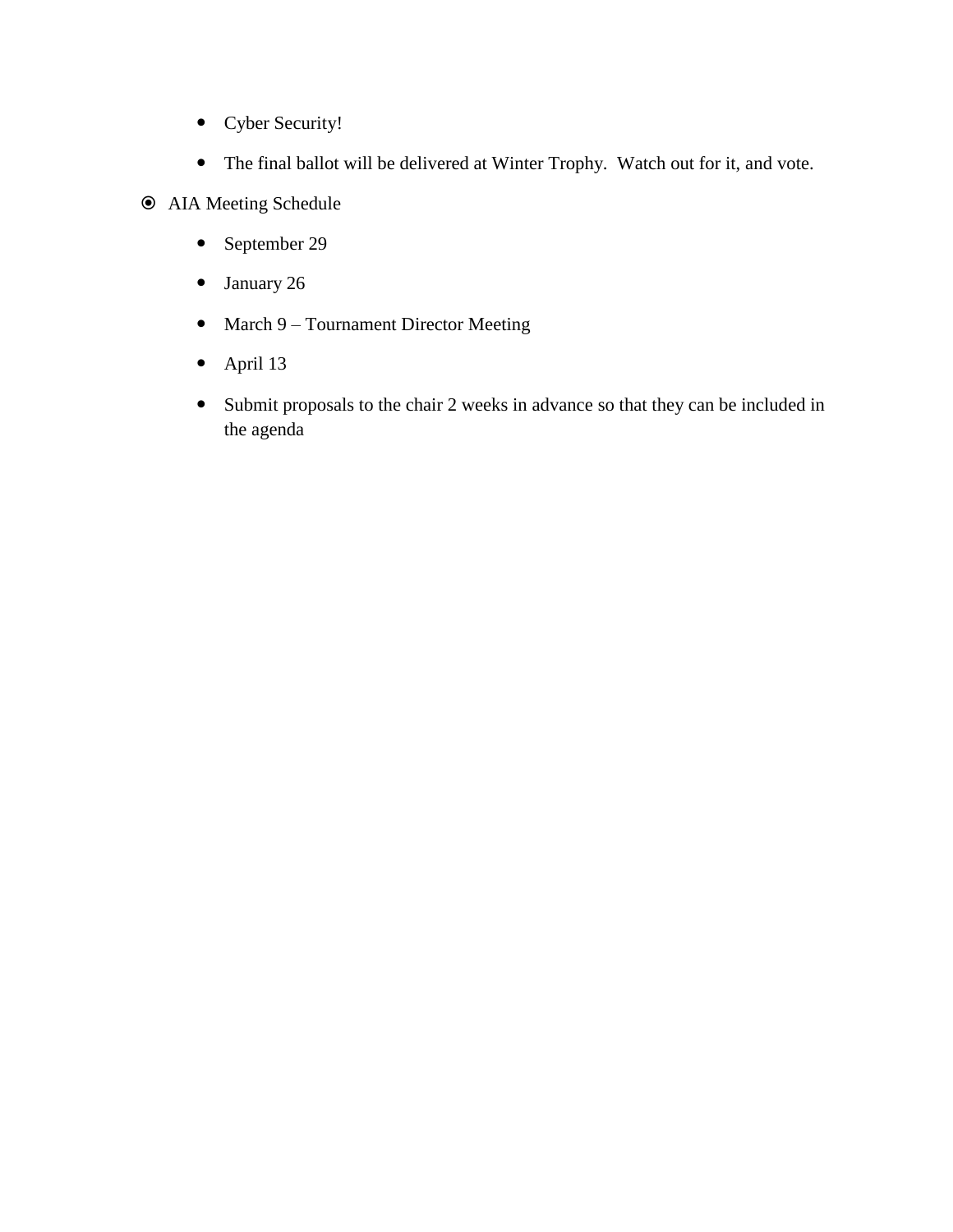# *National Forensic League*

- 2010-2011 District Committee
	- Meg Howell, Chair
	- Beth Clarke
	- Kevin Berlat
	- Jane Martinez
	- John Wolnisty
- NFL 2010 Kansas City
	- Desert Vista High School National School of Excellence in Debate  $3<sup>rd</sup>$  year as a School of Excellence
	- Brophy College Preparatory School of Excellence in Debate
	- National Finalists
		- Jackson Arn and Neel Rao Chaparral High School  $5<sup>th</sup>$  in Public Forum Debate
		- Michael Mazella Desert Vista High School  $5<sup>th</sup>$  in Prose Interpretation
		- National Top 14
		- Steven Ebensberger  $10^{th}$  Place International Extemporaneous
		- Megan McHugh  $10^{th}$  Place Lincoln-Douglas Debate
		- **•** Brittany Stanchik and Greg Hietala  $10^{th}$  Place Public Forum Debate
	- Student Congress
		- Andrew Berens Brophy College Prep  $14<sup>th</sup>$  Place Senate
		- Scott Franz Brophy College Prep Final Supersession House
		- Brendan Porter Desert Vista High School Semifinals House
		- Sarah Coughlon Veritas Prep Semifinals Senate
- National Quarterfinals